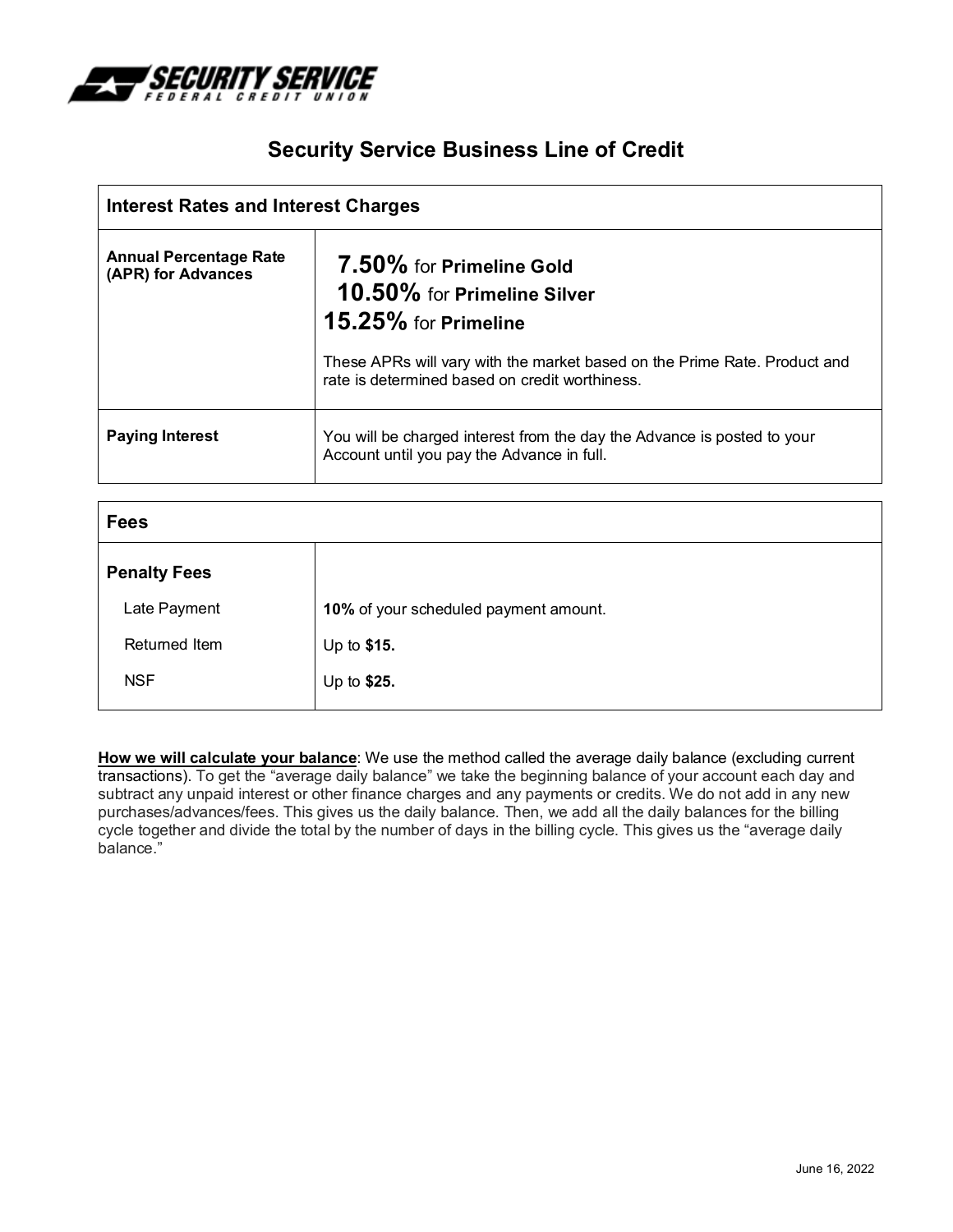

## **Security Service Business Line of Credit Agreement and Disclosures of Line of Credit Terms**

- **1. DEFINITIONS** "Agreement" means this Security Service Federal Credit Union Line of Credit Agreement. "We," "us," "Credit Union" and "our" mean Security Service Federal Credit Union. "You" "your", and "borrower" mean each person who signed the application for an Account with us. "Account" means your Security Service Federal Credit Union Primeline of Credit Account. "Advance" or "Advances" mean any amount borrowed under the terms of this Agreement. "Check" or "Checks" mean the Security Service Federal Credit Union Primeline Checks issued to you for your Account with us.
- **2. THIS IS YOUR CONTRACT WITH US**  You signed an application for an Account with us under which you agreed to the terms of this Agreement. On our acceptance of that application, it and this Agreement became your contract with us. You must keep all of your promises to us contained in the application and this Agreement.
- **3. SAVE THIS AGREEMENT**  By obtaining Advances against this Account, you agree to the terms of this Agreement. You should read this entire Agreement and save it for your records.
- **4. ADVANCE** You may borrow money under the terms of this Agreement by: a) overdrawing your business checking account linked to this Account, b) by writing a Check or c) requesting a transfer from your Account to your business checking account. Advances that are made on your behalf to cover an overdraft will be made for the amount of the overdraft rounded up to the next \$100 increment. We will pay any properly completed and signed Check presented to us for payment and will honor your other authorized borrowing requests except where this agreement provides differently. You agree not to write any Checks against this Account for amounts less than \$100. We may, but are not obligated to, pay Checks written for less than \$100.
- **5. YOUR PROMISE TO PAY (ALL APPLICANTS)** You agree to repay us for all Advances extended to you for your Account, together with all interest charges and all other charges described in this Agreement, whether or not the credit extended to you is within your credit limit. You agree to pay these amounts at the time and in the amounts provided in this Agreement. If you allow any person to write a Check, you must pay for that individual's Advance also. If more than one person made the application, each of you promises to pay all amounts owed to us under this Agreement. This means that we may collect money owed to us from each of you or from all of you.
- **6. CREDIT LIMIT**  We will inform you of the maximum amount that you may owe us at any one time. That amount is your "Credit Limit." You may not exceed your Credit Limit. We are not obligated to all additional Advances or pay any Checks if you are already up to your Credit Limit or if the Advance or Check would take you over your Credit Limit. If we pay an Advance or a Check that causes you to exceed your Credit Limit, you must pay the full amount over the Credit Limit immediately.
- **7. INTEREST CHARGE** –We figure the interest charge on your account by applying the periodic rate to the "average daily balance" of your account. To get the "average daily balance" we take the beginning balance of your account each day and subtract any unpaid interest or other finance charges and any payments or credits. We do not add in any new purchases/advances/fees. This gives us the daily balance. Then, we add all the daily balances for the billing cycle together and divide the total by the number of days in the billing cycle. This gives us the "average daily balance".
- **8. VARIABLE ANNUAL PERCENTAGE RATE**  The variable **ANNUAL PERCENTAGE RATE** will be based on an index and is subject to change as of the first billing cycle following a change in the index. However, regardless of the Index value, the **ANNUAL PERCENTAGE RATE** will never exceed the maximum allowed by law.

The Index is the "Prime Rate" as published in the Money Rates' table of the Wall Street Journal, Southwest Edition. The Index value used for a given billing cycle will be the value published on the first day of your billing cycle. If the Index is not published on that day, the most recently published value before that day will be used to determine the daily interest rate. If more than one Prime Rate is published, the Index will be the highest of the Prime Rates published. If the Wall Street Journal ceases to publish the Index, we will choose a new Index and give you notice of our choice. There is no limit on the amount the **ANNUAL PERCENTAGE RATE** may increase or decrease at any one time. The **ANNUAL PERCENTAGE RATE** at any time can be obtained by calling us at 1- 800-527-7328.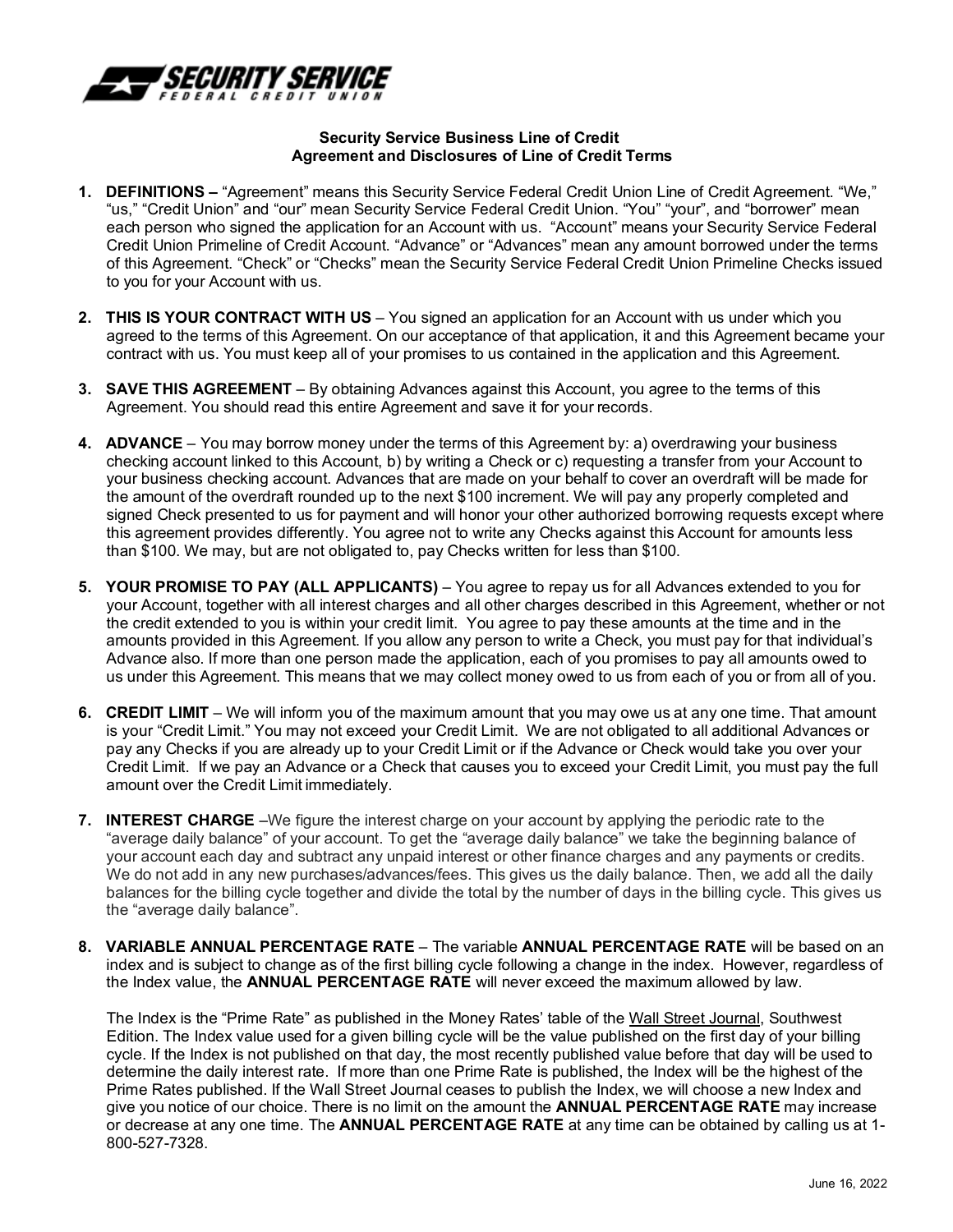## **\*\*\*\* THREE TIERS OF ANNUAL PERCENTAGE RATES \*\*\*\***

- (a) **Primeline Gold -** the **ANNUAL PERCENTAGE RATE** will be **2.75** percentage points above the Index stated above. The periodic rate of interest charge is 1/365th of the **ANNUAL PERCENTAGE RATE**.
- (b) **Primeline Silver** the **ANNUAL PERCENTAGE RATE** will be **5.75** percentage points above the Index stated above. The periodic rate of interest charge is 1/365th of the **ANNUAL PERCENTAGE RATE**.
- (c) **Primeline -** the **ANNUAL PERCENTAGE RATE** will be **10.50** percentage points above the Index stated above. The periodic rate of interest charge is 1/365<sup>th</sup> of the **ANNUAL PERCENTAGE RATE**.
- **9. EFFECT OF INCREASE IN THE ANNUAL PERCENTAGE RATE** If the Prime Rate as defined above increases, the periodic rate and the corresponding **ANNUAL PERCENTAGE RATE** will increase. If the Annual Percentage Rate increases, the amount of Interest Charge you pay will increase and your periodic payment amounts will increase.
- **10. MONTHLY PAYMENTS**  The Minimum Payment for each billing cycle will be due at least twenty-one days after your statement is mailed or delivered to you, and will be either \$20 or 2% of the balance owing on your Account, rounded to the nearest dollar, whichever is greater. A Late Payment Fee, if assessed, will be equal to 10% of your scheduled payment amount. If your Account Balance is less than \$20, your Minimum Payment will be the amount of the Account Balance. In addition to the Minimum Payment, if your Account Balance exceeds your Credit Limit, you must pay any amount needed to reduce your Account Balance so that it does not exceed your Credit Limit. You may, at any time, pay more than the amount then due, or the full amount you owe us.
- **11. AUTHORIZED USERS**  You agree that if this Account is attached to a deposit account, all authorized signers of the deposit account will become authorized users of this Account and will be responsible for repayment of any advances obtained by any authorized signer.
- **12. OTHER CHARGES** In addition to the fees and charges listed in this Agreement, you agree to pay:
	- (a) Returned Item Fee is a fee for any check or other instrument given to us to repay, fully or partially, your Account Balance that is not honored by the financial institution upon which it isdrawn.
	- (b) NSF Fee is a fee that will be assessed if a Check is presented for payment against your Account and you do not have sufficient available credit to cover the Advance, whether or not we honor the item.
- **13. OTHER PAYMENT TERMS**  All of your payments to us must be in U.S. Dollars drawn on funds on deposit in the United States. You may not make a payment on your Account by means of a Security Service Federal Credit Union Primeline Check. We can accept late or partial payments, as well as payments that are marked with "paid in full" or any other similar language without losing any of our rights under this Agreement. We will apply payments and credits to your Account in the following order:
	- (a) Interest,
	- (b) Insurance,
	- (c) Fees,
	- (d) Principal.
- **14. LIABILITY FOR UNAUTHORIZED USE** –You must tell us immediately if a Check is lost or stolen or if you think someone used your Account without your permission. If you fail to do so, we will ask you to pay if someone writes a Check without your permission. We will not ask you to pay if use of a Check without your permission occurs after you notify us that a Check is lost or stolen.

If an unauthorized Advance occurs, notify us in writing at the address listed in Section 20 or call us at 1-800-527- 7328 or 210-476-4000.

**15. DEFAULT** – If you do not pay us the Minimum Payment Due on or before the Payment Due Date, or if you fail to meet any other obligations to us under this Agreement, or if the credit privileges under the Account are misused or used fraudulently, or if any representation in the information regarding your financial affairs you provide to us for the Account proves to be false, or if you become the subject of any bankruptcy or similar proceeding, or if you die, we, without advance notice, can close your Account and declare the entire Account balance due and payable immediately unless such action is precluded by state law. You waive demand, presentment, notice of intent to accelerate and notice of acceleration. If you do not pay us as agreed, you agree to pay the reasonable collection costs, including any court costs and reasonable attorney fees we incur in enforcing this Agreement.